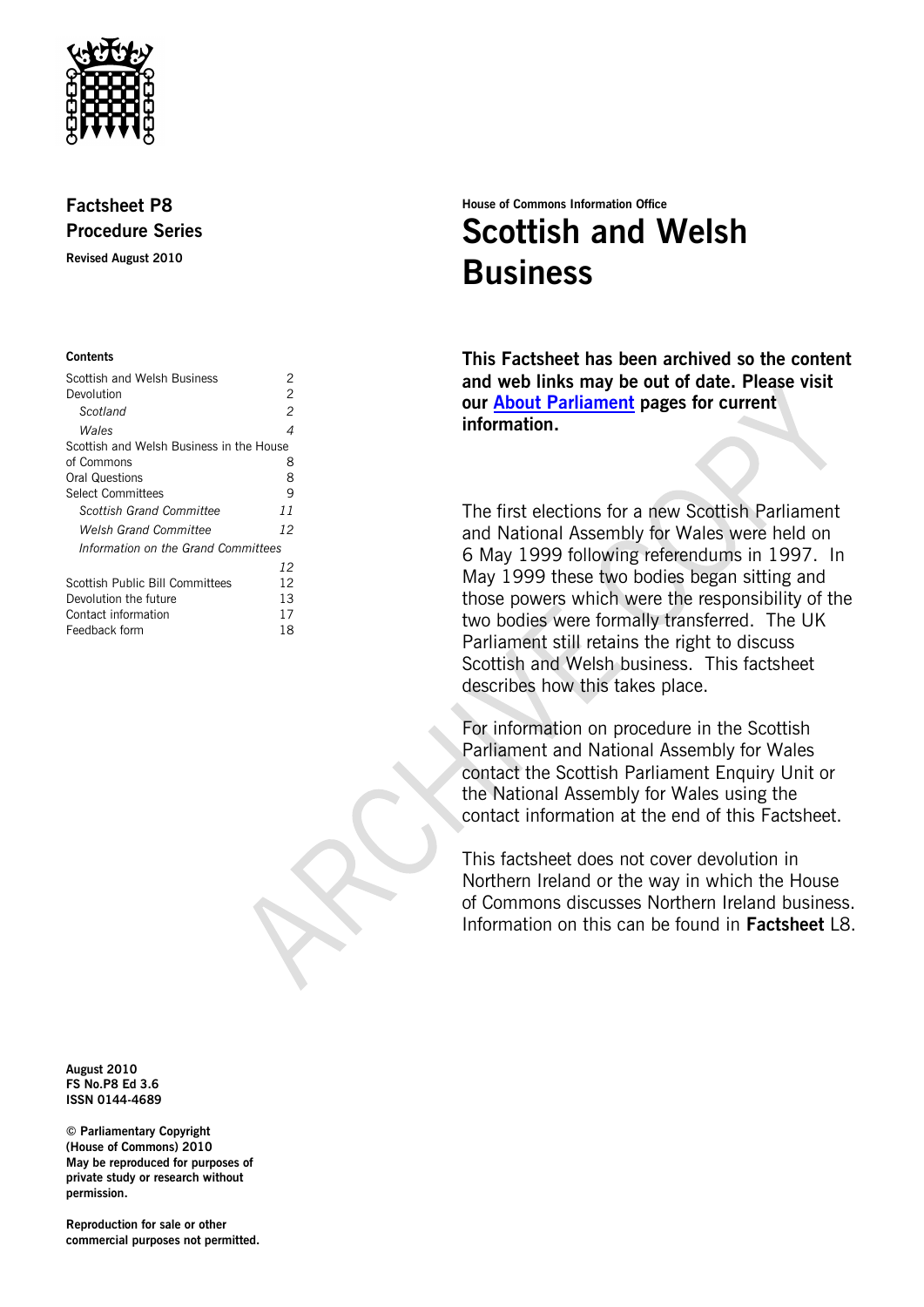# <span id="page-1-0"></span>**Scottish and Welsh Business**

This Factsheet looks at the way in which Scottish and Welsh business is dealt with in the House of Commons with the first section looking at devolution in Scotland and Wales and its effects on what is discussed in the House of Commons.

# <span id="page-1-1"></span>**Devolution**

# <span id="page-1-2"></span>**Scotland**

Scotland has had considerable administrative autonomy since the Act of Union in 1707, which guaranteed the continuation of Scotland's legal and educational frameworks, as well as its church system however, the Westminster Parliament maintained political control over Scotland, and a cabinet member (the Secretary of State for Scotland) was responsible for Scottish matters.

# **Scottish Parliament**

On 11 September 1997 Scotland held a referendum which produced a clear majority in favour of the creation of a Scottish Parliament with tax varying powers. The Scotland Act 1998*<sup>1</sup>* was passed by the UK Parliament on 19 November 1998 establishing the first Parliament in Scotland since 1707, with primary legislative powers and 129 Members of the Scottish Parliament (MSPs).

The Scottish Parliament was officially opened by the Queen on 1 July 1999 and took up its full powers on that date. The first elections to the Scottish Parliament took place on 6 May 1999 and the first meeting of the Parliament was held on 12 May 1999. Elections are held on a fixed term basis, every four years (at a date varying no more than one month before or after the fourth anniversary of the previous election) subsequently, there have been elections to the Scottish Parliament in 2003 and 2007.

# **Scottish Executive**

The Scottish Government was known as the Scottish Executive when it was established in 1999 following the first elections to the Scottish Parliament.

The Scottish Executive took over many of the responsibilities of the Scottish Office (now called the Scotland Office). The Executive is led by a First Minister who is nominated by the Parliament and in turn appoints the other Scottish Ministers who make up the Cabinet. Civil servants in Scotland are accountable to Scottish Ministers, who are themselves accountable to the Scottish Parliament.

### **Devolved Matters**

-

Under the Scotland Act 1998, the Scottish Parliament can make primary and secondary legislation in areas not reserved to Westminster. The areas of competence of the Scottish Executive and therefore of the Parliament, are summarised in the table below<sup>2</sup>.

The Parliament is able to pass primary legislation in these devolved areas and the first of these Acts to be passed was the *Mental Health (Public Safety and Appeals) (Scotland) Act 1999<sup>3</sup>* .

<sup>1</sup> Office of the Public sector Information (OPSI) Scotland Act as passed 1998

Url: [http://www.opsi.gov.uk/acts/acts1998/ukpga\\_19980046\\_en\\_1](http://www.opsi.gov.uk/acts/acts1998/ukpga_19980046_en_1)

<sup>2</sup> See 'An Introcution to devolution in the UK', Research Paper 03/84, November 2003 p.21 for a full list Url: <http://www.parliament.uk/commons/lib/research/rp2003/rp03-084.pdf>

<sup>3</sup> Office of the Public sector Information (OPSI) Mental Health (Public Safety and Appeals) (Scotland) Act 1999 Url[: http://www.opsi.gov.uk/legislation/scotland/acts1999/asp\\_19990001\\_en\\_1](http://www.opsi.gov.uk/legislation/scotland/acts1999/asp_19990001_en_1)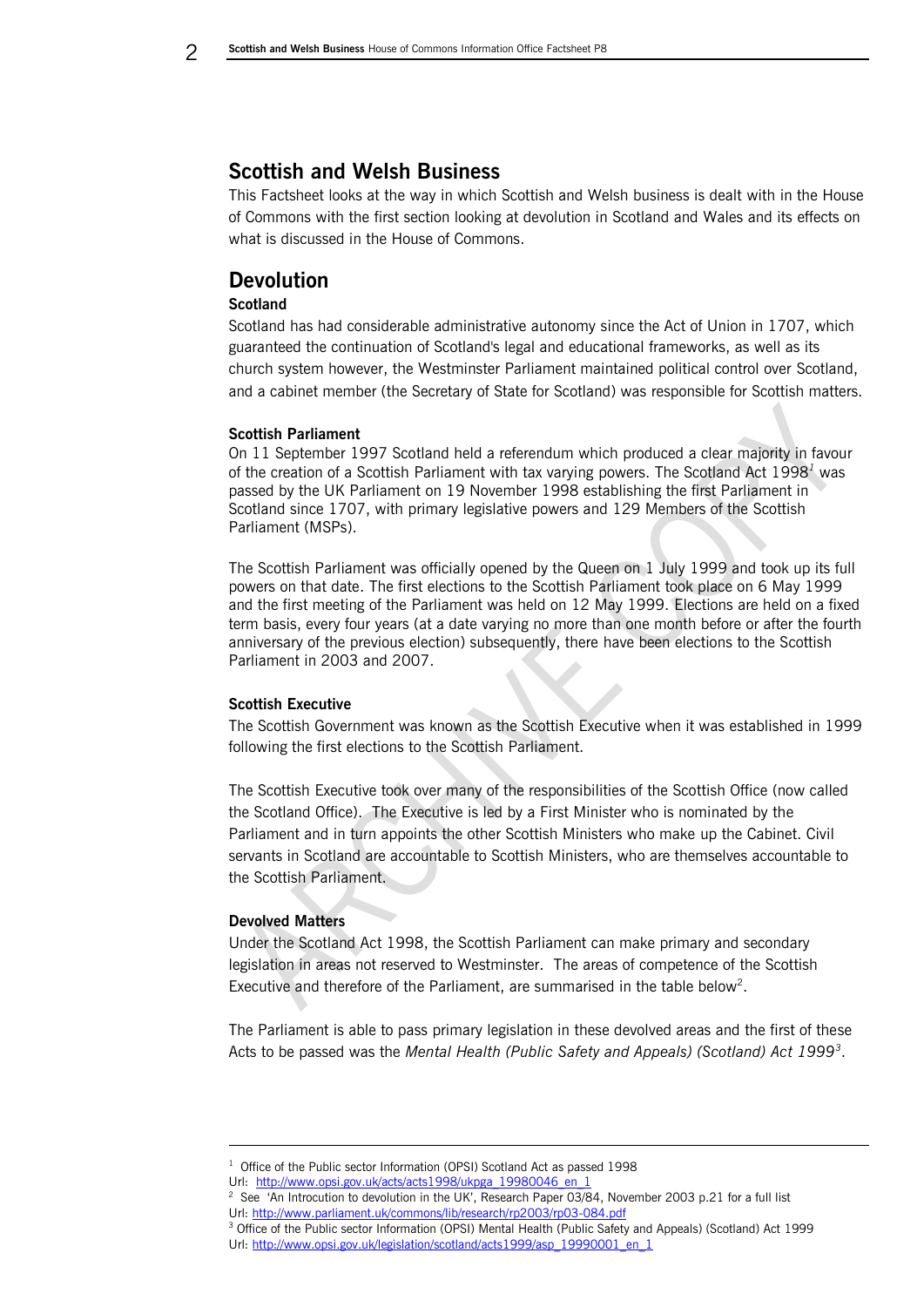#### **Reserved Matters**

Responsibility for many matters (known as 'reserved' matters) still resides with the UK Government and Parliament. These reserved areas are set out in the *Scotland Act 1998*. The list of devolved and transferred matters is lengthy and complex. Below is a short summary of the areas affected. A fuller examination of reserved and devolved subject areas is given in House of Commons Library Research Paper 99/84 *Devolution and Concordats*. 4

| <b>Devolved matters</b>                  | <b>Matters "reserved" to Westminster</b> |
|------------------------------------------|------------------------------------------|
| Health                                   | the constitution                         |
| education and training                   | defence and national security            |
| local government                         | fiscal, economic and monetary            |
| social work                              | system                                   |
| housing                                  | trade and industry, including            |
| planning                                 | competition and customer.                |
| tourism, economic development and        | protection                               |
| financial assistance to industry         | transport (not particular to             |
| some aspects of transport, including     | Scotland) including railways,            |
| the Scottish road network, bus policy    | transport safety and regulation          |
| and ports and harbours                   | social security                          |
| law and home affairs, including most     | medical ethics: abortion; human          |
| aspects of criminal and civil law, the   | fertilisation and embryology;            |
| prosecution system and the courts        | genetics; xenotransplantation and        |
| the police and fire services             | vivisection.                             |
| the environment                          | broadcasting                             |
| natural and built heritage               | foreign affairs                          |
| agriculture, forestry and fishing        | the civil service                        |
| sport and the arts                       | immigration and nationality              |
| statistics, public registers and records | energy: electricity, coal, oil, gas,     |
|                                          | nuclear energy                           |
|                                          | employment                               |
|                                          | equal opportunities                      |

### **Scotland Office**

-

The Scotland Office is a UK Department of State, with representation in the Cabinet that is charged with representing Scotland's interests within the United Kingdom Government.

### **Secretary of State for Scotland<sup>5</sup>**

The Secretary of State for Scotland represent the interests of Scotland in Cabinet as Secretary of State for Scotland, particularly in those matters reserved to the Government by the Scotland Act. He is responsible for the smooth running of the Scotland's devolution settlement and acts as guardian of the Scotland Act, especially in relation to orders made under its authority. The Secretary of State is supported on ministerial matters by the Parliamentary Under Secretary of State for Scotland. Both ministers are advised on their work in relation to Scottish devolution by the Scotland Office, Scotland Office officials report to the Secretary of State and the Parliamentary Under Secretary of State for policy purposes.

<sup>4</sup> Available http://www.parliament.uk or on request from the House of Commons Information Office  $5$  Cabinet Office Devolution guidance note  $3$  – The role of the Secreatry of state for Scotland Url[: http://www.justice.gov.uk/guidance/docs/dgn03.pdf](http://www.justice.gov.uk/guidance/docs/dgn03.pdf)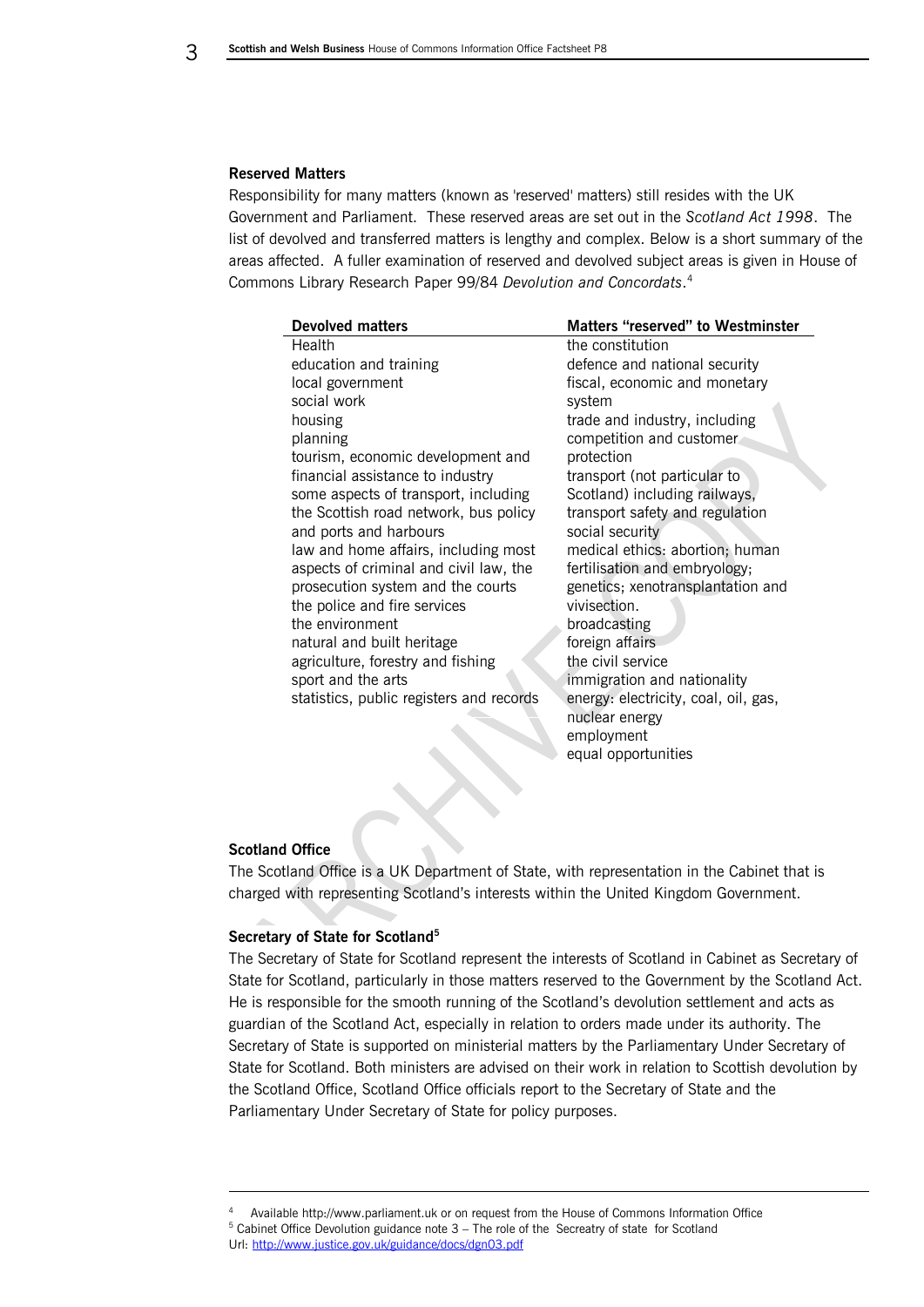#### **Sewel Convention (Legislative Consent Motion)<sup>6</sup>**

The Westminster Parliament will not normally legislate in devolved areas without the consent of the Scottish Parliament. While the Scottish Parliament has primary law-making powers in most areas of domestic policy, on occasion (for example if there is a common policy aim) it is considered appropriate, with the authority of the Scottish Parliament, for Westminster to legislate on devolved matters. The convention that the UK Parliament will not legislate on devolved matters unless authorised is known as the Sewel Convention (Legislative Consent Motion).

The Sewel Convention was named after Lord Sewel, Minister of State in the Scottish Office during the passage of the Scotland Act 1997-98<sup>7</sup>. In the Lords Committee stage of the Scotland Bill he stated that the Government expected "a convention to be established that Westminster would not normally legislate with regard to devolved matters in Scotland without the consent of the Scottish Parliament" (21 July 1998, Lords Hansard, vol 592, col 791).

Under the Convention, if the UK Government and the Scottish Government agree that it is appropriate to include provisions affecting devolved matters in a Westminster Bill, the Scottish Government invites the Parliament to give consent to those provisions being dealt with by Westminster. This involves the Scottish Government providing a memorandum about the UK Bill, which is usually considered by a relevant Scottish Parliament committee. The Scottish Government will also lodge a motion to which the Parliament as a whole is invited to agree. The motion must be decided on before the Bill reaches its final amending stage at Westminster in the House in which it was first introduced.

Prior to 30 November 2005, the motion was known as a Sewel motion/ memorandum. From 30 November 2005, the motion became known as a legislative consent motion/ memorandum .The procedure for scrutiny of legislative consent memorandums and motions is set out in Chapter 9B of the Standing Orders of the Scottish Parliament<sup>8</sup>.

### **Boundary Commission for Scotland**

The final report of the Boundary Commission for Scotland was submitted on 30 November 2004. It recommended a reduction in the number of Westminster seats in Scotland from 72 to 59. An order to bring effect to the recommendations was passed in early 2005 by both Houses and the Privy Council, with the new constituencies being used in the May 5 General Election of that year.

The then Secretary of State for Scotland, Helen Liddell announced that the number of MSPs would remain at 129.9

### <span id="page-3-0"></span>**Wales**

-

Wales is in a different position from Scotland in relation to the UK Parliament. The Act of Union between England and Wales received Royal Assent in April 1536 and ties between the two countries have traditionally been much closer in terms of administrative detail than with Scotland. Wales, retaining much less autonomy than Scotland did, nonetheless, still having its own Secretary of State with responsibility for Welsh Affairs within the cabinet.

Url: [http://www.scottish.parliament.uk/business/so/sto-4.htm#9b](http://www.scottish.parliament.uk/business/so/sto-4.htm%239b)

<sup>6</sup> The Sewel Convention taken from the Scottish Parliament website -

Url[: http://www.scottish.parliament.uk/business/legconmem/sewelConvention.htm](http://www.scottish.parliament.uk/business/legconmem/sewelConvention.htm) 7 HL Deb 21 Jul 1998 c791

<sup>8</sup> Scottish Parliament website - Scottish Parliament Standing Orders

<sup>9</sup> House of Commons Hansard, 18 December 2002, column 860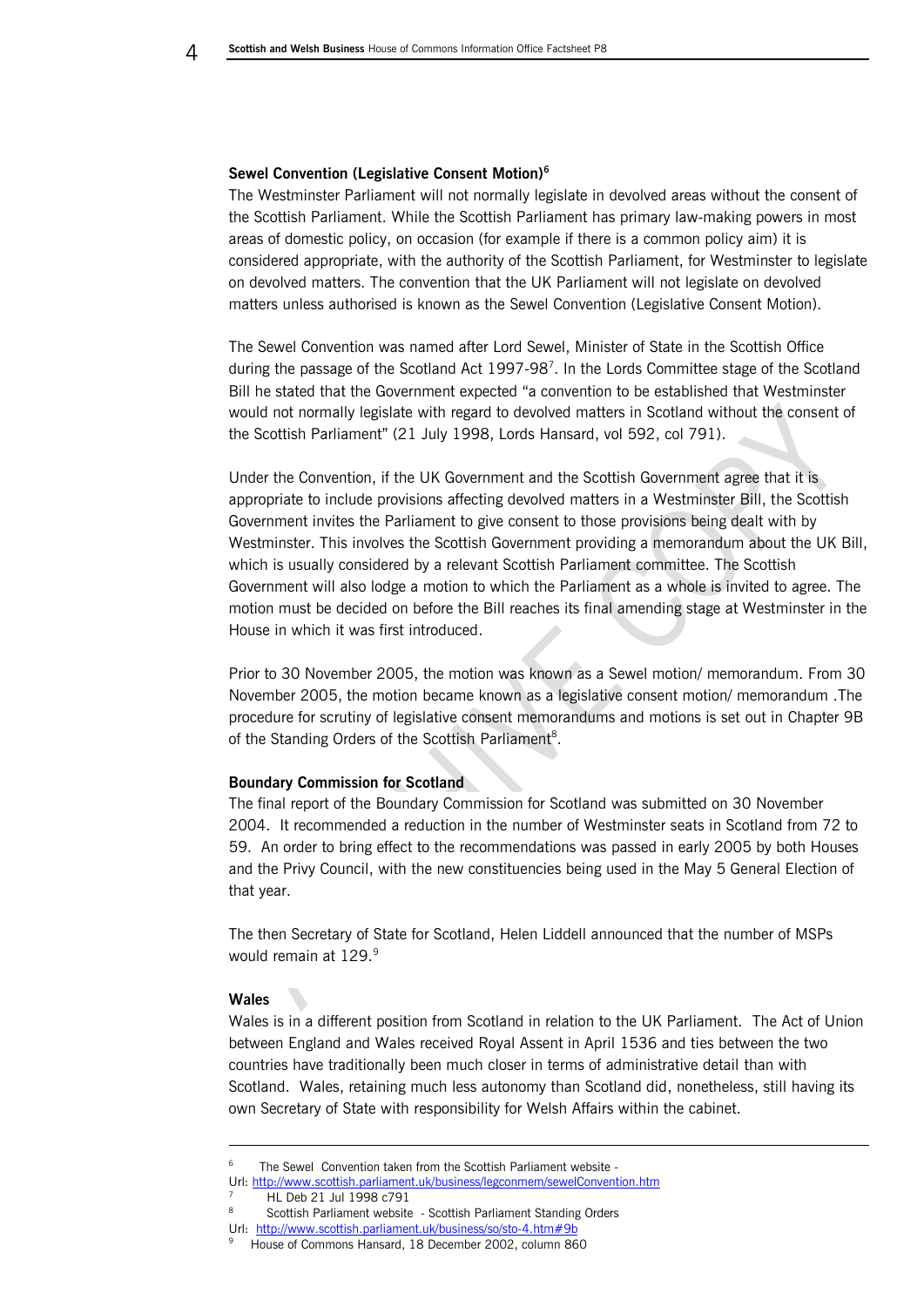#### **National Assembly for Wales**

On 18 September 1997 Wales held a referendum and produced a narrow majority in favour of the creation of a National Assembly for Wales. The Government of Wales Act 1998<sup>10</sup> established the National Assembly for Wales as a single corporate body, with secondary legislative powers and 60 Assembly Members as well as a First Secretary responsible for appointing additional secretaries in his cabinet.

The first elections to the Assembly took place on 6 May 1999. The first meeting of the Assembly took place on 12 May 1999 and the Assembly was officially opened by the Queen on 26 May 1999. Subsequently there have been elections to the Assembly in 2003 and 2007

The National Assembly is the 60 Assembly Members (AMs) elected by the people of Wales. It is responsible for most public expenditure in Wales, and has powers to make a wide range of secondary legislation.The National Assembly does not have tax-raising powers.

### **Welsh Assembly Government<sup>11</sup>**

The Welsh Assembly Government is the devolved Government for Wales. The Welsh Assembly Government consists of:

The First Minister Welsh Ministers The Counsel General and Deputy Ministers

It is supported by Civil Servants who work across devolved areas.

### **Devolved matters**

The responsibilities devolved to the National Assembly of Wales are broadly the same as in Scotland; a significant difference in responsibilities is that the Assembly does not have responsibility for civil and criminal law. Also, the Assembly does not have the tax varying powers of the Scottish Parliament and neither can it pass primary legislation. Instead, its powers allow it to pass secondary legislation in the form of statutory instruments.

### **Government of Wales Act 2006**

The 1998 Government of Wales Act was largely superseded by the Government of Wales Act 2006*<sup>12</sup>* which provided for a formal legal separation between: The National Assembly for Wales and the Welsh Assembly Government. This separation between the legislature and the executive took effect once the First Minister had been appointed by the Queen following the Assembly elections on 3 May 2007.

The number of MPs representing Wales in the UK Parliament is currently 40. There are 60 Assembly Members.

-

<sup>&</sup>lt;sup>10</sup> OPSI website: The Government of Wales Act 1998 url:

[http://www.opsi.gov.uk/ACTS/acts1998/ukpga\\_19980038\\_en\\_1](http://www.opsi.gov.uk/ACTS/acts1998/ukpga_19980038_en_1)

<sup>&</sup>lt;sup>11</sup> Taken from the Welsh Assmbly Govenmnet website URL:

[http://wales.gov.uk/about/;jsessionid=4fJLKz9PTXj1QBrLWygl1ppGBf4KhK5rYvDwhYQwt2nqK0wbppZJ!2078297436?](http://wales.gov.uk/about/;jsessionid=4fJLKz9PTXj1QBrLWygl1ppGBf4KhK5rYvDwhYQwt2nqK0wbppZJ!2078297436?lang=en) [lang=en](http://wales.gov.uk/about/;jsessionid=4fJLKz9PTXj1QBrLWygl1ppGBf4KhK5rYvDwhYQwt2nqK0wbppZJ!2078297436?lang=en)

<sup>&</sup>lt;sup>12</sup> Office Public Sector Information (OPSI) Government of Wales Act 2006 Url[: http://www.opsi.gov.uk/acts/acts2006/ukpga\\_20060032\\_en\\_1](http://www.opsi.gov.uk/acts/acts2006/ukpga_20060032_en_1)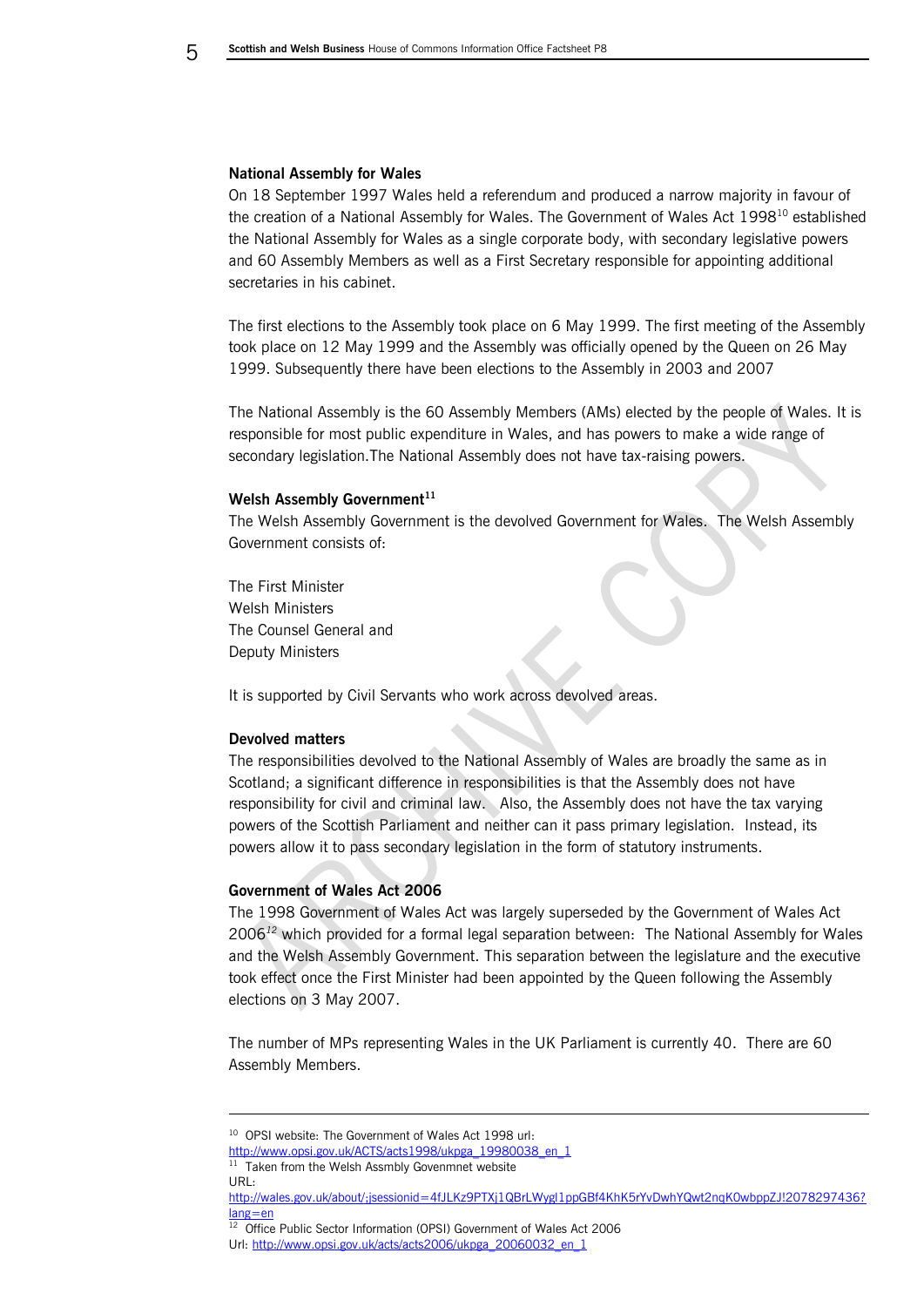#### **Wales office**

With the establishment of the National Assembly for Wales on 1 July 1999, the Welsh Office became the Wales Office. Established in 1999, the Wales Office supports the Secretary of State for Wales in ensuring the smooth working of the devolution settlement in Wales.

### **Secretary of State for Wales<sup>13</sup>**

With effect from 1 July 1999, most of the functions of the Secretary of State for Wales transferred to the National Assembly for Wales. The Wales Office supports the Secretary of State. The Secretary of State for Wales acts to ensure that the interests of Wales are fully taken into account by the UK Government in making decisions that will have effect in Wales, and to represent the UK Government in Wales. The Secretary of State for Wales is responsible for ensuring the passage of Wales-only legislation through Parliament.

The process of legislating for Wales is more complex than in Scotland, as Westminster retains primary law-making powers for Wales.

# **The Welsh Assembly 'Legislative Competence'<sup>14</sup>**

The Government of Wales Act 2006 (the 2006 Act) provides a mechanism for the Assembly to acquire, on a case-by-case basis, more powers to make its own laws. The ability of the Assembly to make these laws is known as its "legislative competence".

In the 2006 Act the legislative competence of the Assembly is defined by reference to "**fields**" and "**matters**":

- A **field** is a broad subject area, e.g. education and training, health and health services
- A **matter** is a specific defined policy area within a field

In the areas where it has legislative competence, the Assembly can make its own laws, known as "Measures". A Measure is similar to an Act of the UK Parliament, but it applies only in Wales. The fields and matters are listed in Schedule 5 to the 2006 Act. The Current fields are:

Field 1: agriculture, fisheries, forestry and rural development

- Field 2: ancient monuments and historic buildings
- Field 3: culture
- Field 4: economic development
- Field 5: education and training

Field 6: environment

- Field 7: fire and rescue services and promotion of fire safety
- Field 8: food

-

- Field 9: health and health services
- Field 10: highways and transport
- Field 11: housing
- Field 12: local government
- Field 13: National Assembly for Wales
- Field 14: public administration
- Field 15: social welfare

Url: <http://www.justice.gov.uk/docs/dgn04.pdf>

<sup>&</sup>lt;sup>13</sup> Cabinet office Devolution Note 4 'The Role of the Secretary of State for Wales'

<sup>&</sup>lt;sup>14</sup> Taken from House of Commons Standard Note SN/PC/04505 9 'The UK devolved legislatures: some comparisons between their powers and work' November 2007

Url[: http://www.parliament.uk/commons/lib/research/briefings/snpc-04505.pdf](http://www.parliament.uk/commons/lib/research/briefings/snpc-04505.pdf)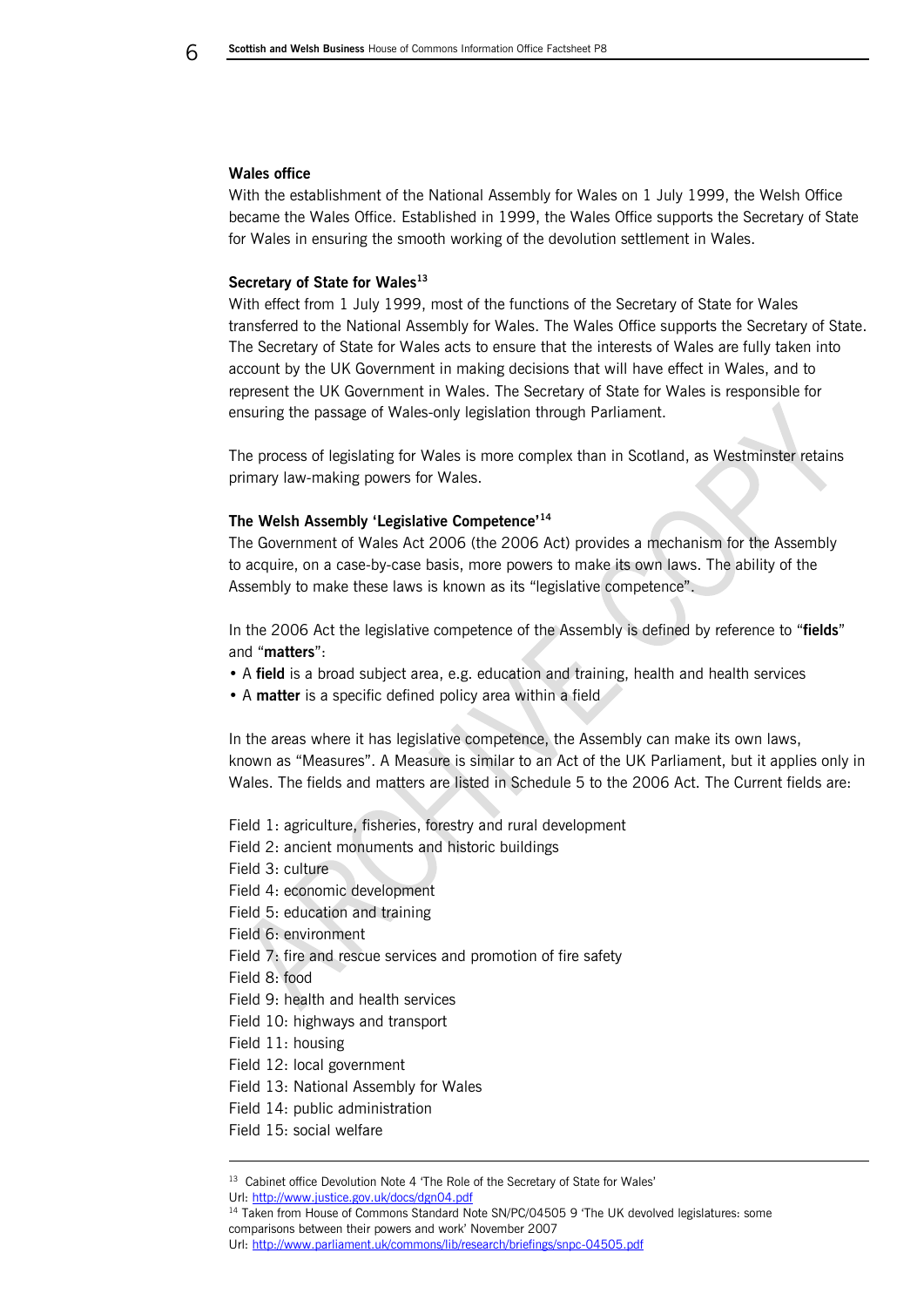Field 16: sport and recreation Field 17: tourism Field 18: town and country planning Field 19: water and flood defence Field 20: Welsh language

Schedule 5 to the 2006 Act lists the "fields" and "measures" and may be amended to add more matters within fields, thereby extending the legislative competence of the Assembly and providing more policy areas where it is possible to make Measures. Schedule 5 may be amended by either:

• A new Act of Parliament, or

• A Legislative Competence Order (LCO) (subject to approval by both the Assembly and the UK Parliament)

The text of Schedule 5 of the 2006 Act is kept up to date on the Assembly website as matters are added to fields. It can be accessed via the following Url link:

[http://www.assemblywales.org/schedule\\_5\\_consolidated\\_list.pdf](http://www.assemblywales.org/schedule_5_consolidated_list.pdf)

# **Legislative Competence Orders**

Legislative Competence Orders (LCOs) are a type of secondary (or subordinate) legislation which transfer specific powers from Parliament to the Assembly. Each new LCO will add a new matter (or matters) to the relevant field in Schedule 5, providing the Assembly with the power to make Measures within the policy areas defined by the matter. An LCO can be proposed by:

- The Welsh Assembly Government
- An Assembly Committee, or
- An individual Assembly Member, if their name is drawn from a ballot

LCOs will be considered in both the Assembly and Parliament in a two-stage process in each:

- The pre-legislative scrutiny of a proposed LCO by a committee, and
- The approval by the Assembly and Parliament of a draft LCO

Finally, the draft LCO, if approved, will be submitted to Her Majesty in Council. It then becomes law, amending Schedule 5 to the 2006 Act and providing the Assembly with more powers to make Measures.

The process for pre-legislative scrutiny of proposed LCOs and approval of drafts LCOs by the Assembly and Parliament is complex.

Briefly, the process will be: Pre-legislative scrutiny/consideration of the proposed LCO:

• Consideration by the relevant Assembly Committee and the House of Commons Welsh Affairs Committee (WAC), possibly jointly (probably involving just selected members of the WAC)

- Consideration at about the same time by the House of Lords Constitution Committee
- Possible amendment of the proposed LCO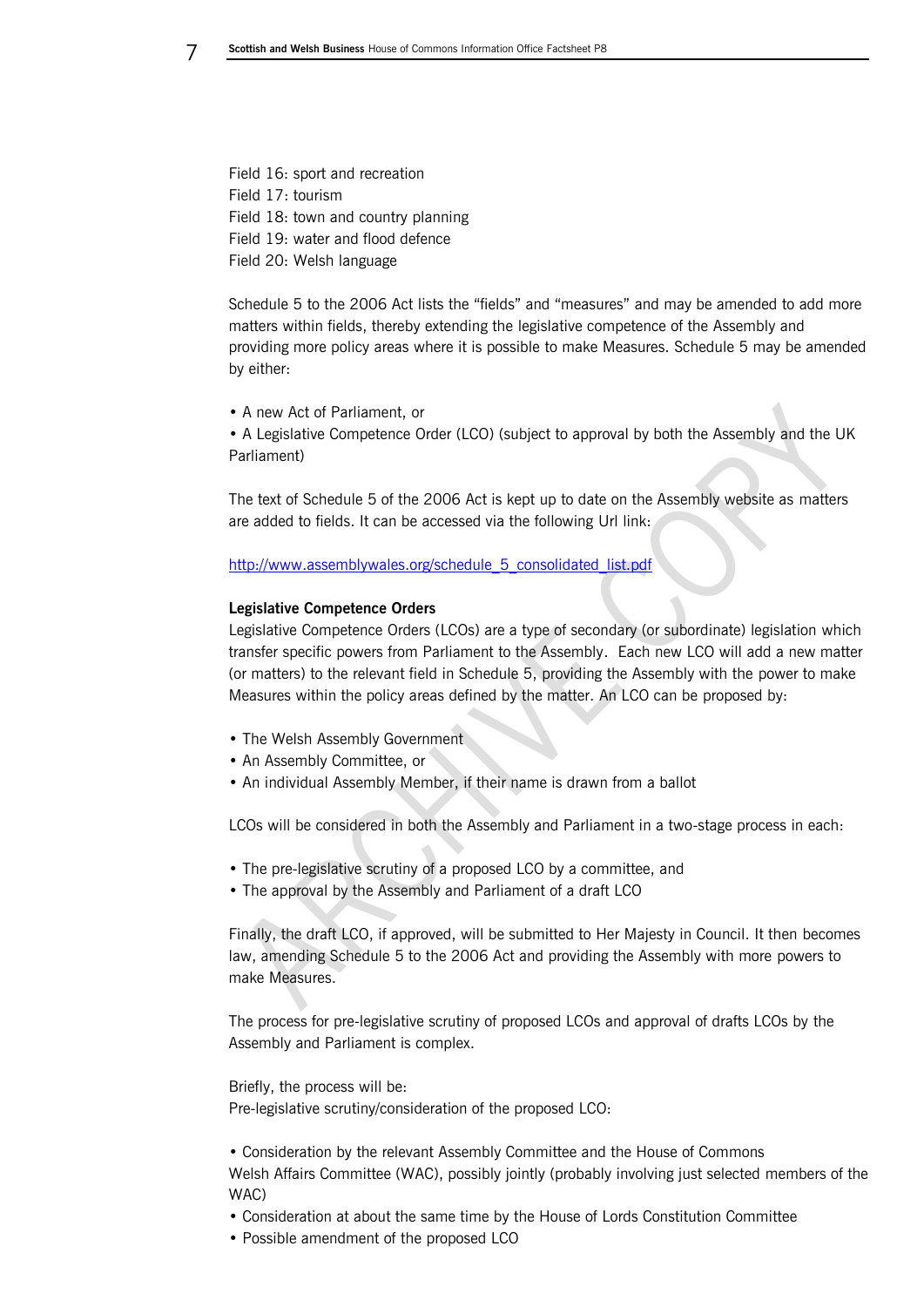#### **Approval of the draft LCO:**

- The draft Order is laid before the Assembly
- The Assembly can vote to approve or reject the draft Order, which cannot be amended

• If the draft Order is approved by the Assembly it is the responsibility of the Secretary of State to lay the draft before Parliament for approval by both Houses (The Secretary of State has 60 days after the National Assembly for Wales's resolution is received to either lay the draft Order before Parliament or give notice in writing to the First Minister of the Secretary of State's refusal to do so and the reasons for that refusal).

• If the draft Order is laid it can be approved or rejected but not amended.

• If the draft Order is approved by both Houses it is formally approved by the Queen and becomes law, amending Schedule 5 to the 2006 Act

A useful diagram the expected process can be found at the end of the House of Commons Welsh Affairs Committee's recently published report on Legislative Competence Orders<sup>15</sup>.

A recent example of a Legislative Competence Order seeking to transfer legislative competence in Welsh language matters (field 20 above) from Westmintser to the Assembly in Cardiff was approved by the Welsh Assembly on  $3<sup>rd</sup>$  November 2009 and will be presented to the House of Commons and Lords for approval by Welsh Secretary of State. Further information is available on the National Assembly of Wales website.<sup>16</sup>

Like Scotland, Wales has historically been over-represented at Westminster but there is no formal provision for a reduction in the number of Welsh MPs, partly because Westminster retains responsibility for primary legislation affecting Wales.

# <span id="page-7-0"></span>**Scottish and Welsh Business in the House of Commons**

As it still has responsibility for a number of areas of policy, the UK Parliament retains the right to debate Welsh and Scottish matters. Historically, Scottish and Welsh business has been conducted in similar ways. The House of Commons has defined times for oral questions and debates, as well as the opportunity to ask written questions, there are also Select, Grand and Public Bill Committees. This section looks at Scottish and Welsh Business in the House of Commons.

# <span id="page-7-1"></span>**Oral Questions**

-

Oral questions to both the Secretaries of State for Scotland and Wales take place approximately every five weeks. Until devolution the Scottish Office had an hour of questions, and the Welsh Office had thirty minutes. After devolution the time available for the Scotland Office (as it is now known) was reduced to thirty minutes and then further to fifteen minutes. Questions to both departments may be asked by Members with constituencies anywhere in the United Kingdom but they must now relate to the Secretary of State's responsibilities following devolution (see above).

<http://www.publications.parliament.uk/pa/cm200607/cmselect/cmwelaf/175/175.pdf>

<sup>&</sup>lt;sup>15</sup> Welsh Affairs Committee, Legislative Competence Orders in Council: Second Report of Session 2007-07, HC 175, 9 May 2007. See the Memorandum submitted by Professor Keith Patchett, Special Adviser to the Committee, at Ev 25 at the end of the pdf version of the report: URL:

<sup>&</sup>lt;sup>16</sup> National assembly for Wales Website - National Assembly for Wales (Legislative Competence) (Welsh Language) Order 2009 Url: [http://www.assemblywales.org/bus-home/bus-legislation/bus-leg-legislative-competence-orders/bus](http://www.assemblywales.org/bus-home/bus-legislation/bus-leg-legislative-competence-orders/bus-legislation-lco-2009-no10.htm)[legislation-lco-2009-no10.htm](http://www.assemblywales.org/bus-home/bus-legislation/bus-leg-legislative-competence-orders/bus-legislation-lco-2009-no10.htm)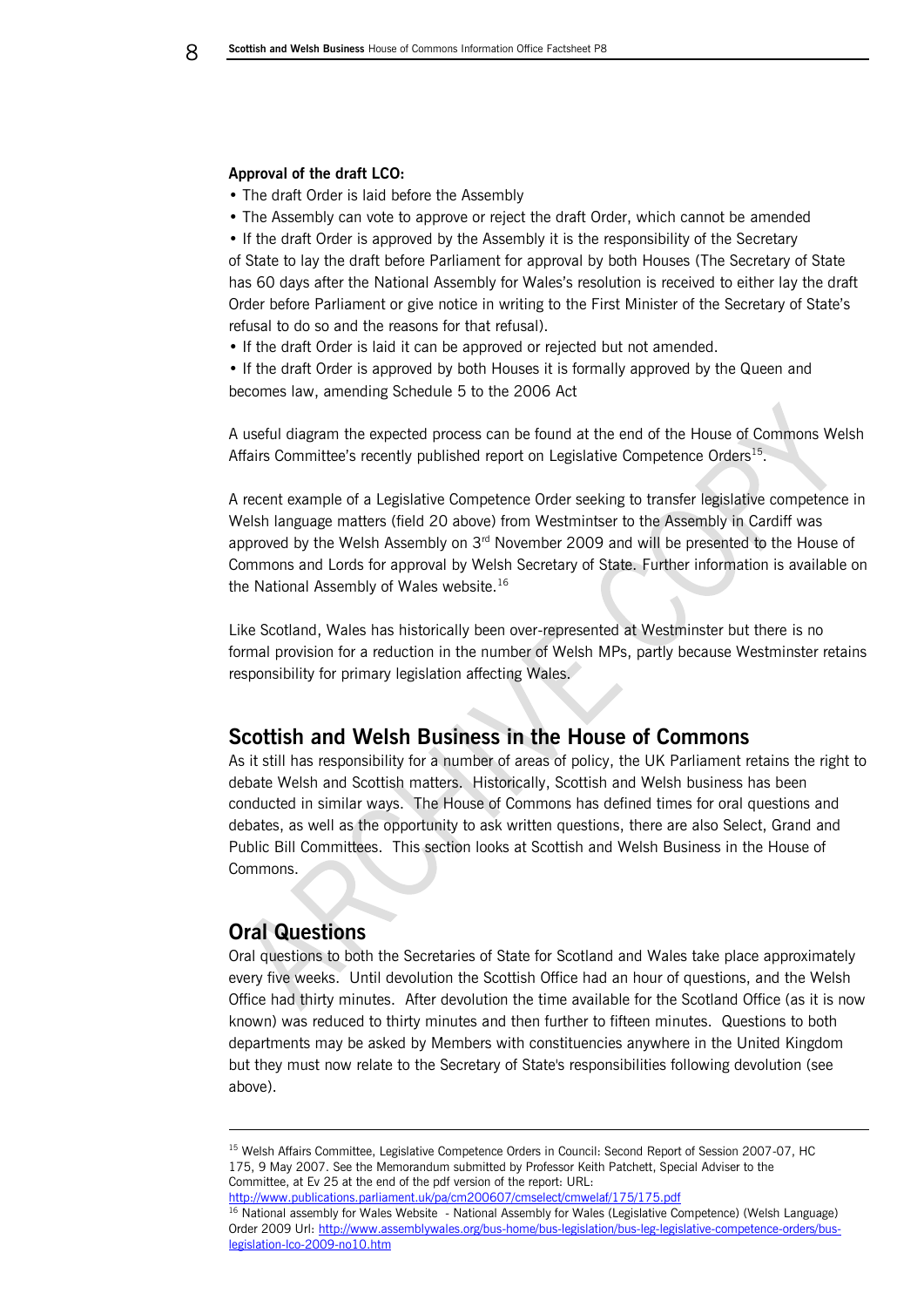**C** Scottish and Welsh Business House of Commons Information Office Factsheet P8

# <span id="page-8-0"></span>**Select Committees**

Under House of Commons Standing Order No.152<sup>17</sup> the Scottish and Welsh Affairs Committee are each given responsibility for relations with the relevant devolved legislature.

### **Scottish Affairs**

The Scottish Affairs Select Committee has a maximum of eleven Members, with a quorum of three. The Committee can examine the expenditure, administration and policy of the Scotland Office and the Advocate General for Scotland. The Scottish Affairs Committee was not established during the course of the 1987 Parliament. It was re-established in 1992 following the General Election. It has the power to take evidence sessions in Scotland and regularly receives evidence from the Scottish Executive in relation to particular inquiries<sup>18</sup> and has taken oral evidence from Scottish Ministers<sup>19</sup>

### **"The Sewel Convention: The Westminster perspective"**

The Scottish Affairs Select Committee published a report in 2006 entitled "The Sewel Convention: The Westminster perspective".<sup>20</sup> This report made recommendations about changes to the way the UK and Scottish Parliaments should work in areas relating to Scotland. The Government response to the report<sup>21</sup> accepted a number of the recommendations including the following:

### **Written ministerial statement**

Is now published after the Queen's Speech setting out the legislative programme's implications for Scotland.

### **Explanatory Notes**

A new section in the Explanatory Notes to Bills will state explicitly if the Scottish Parliament's consent is required for provisions in a Bill.

### **Order paper**

Where UK proceedings on a piece of legislation have been the subject of a Sewel motion in the Scottish Parliament, this fact is indicated on the order paper of the relevant House.

### **Welsh Affairs**

-

The Welsh Affairs Select Committee has a maximum of eleven Members, with a quorum of three. Its terms of reference are to examine matters within the responsibility of the Secretary of State for Wales (including relations with the National Assembly for Wales) and pre-scrutiny of proposed Legislative Competence Orders. The Committee can take evidence in Wales, and in recent years has done so in Barry, Cardiff and Aberystwyth.

The Welsh Affairs Committee may invite members of any committee of the National Assembly for Wales to attend and participate in its proceedings (but not to vote) see: House of Commons Standing order No.137A  $(3)^{22}$ .

<sup>&</sup>lt;sup>17</sup> House of Commons Standing Order 152 Url[: http://www.publications.parliament.uk/pa/cm200809/cmstords/2/2.pdf](http://www.publications.parliament.uk/pa/cm200809/cmstords/2/2.pdf)

<sup>&</sup>lt;sup>18</sup> See Scottish Affairs Committee Fourth Special Report of Session 2007-08 HC 1098

Url[: http://www.publications.parliament.uk/pa/cm200708/cmselect/cmscotaf/1098/1098.pdf](http://www.publications.parliament.uk/pa/cm200708/cmselect/cmscotaf/1098/1098.pdf)

<sup>&</sup>lt;sup>19</sup> Scottish Affairs Committee Second Report of Session 2007-08 HC 525

Url[: http://www.publications.parliament.uk/pa/cm200708/cmselect/cmscotaf/525/525.pdf](http://www.publications.parliament.uk/pa/cm200708/cmselect/cmscotaf/525/525.pdf) <sup>20</sup> The Sewel Convention: the Westminster perspective, 4<sup>th</sup> report of the Scottish Affairs Select Committee : HC 983 2005-06 Url[: http://www.publications.parliament.uk/pa/cm200506/cmselect/cmscotaf/983/983.pdf](http://www.publications.parliament.uk/pa/cm200506/cmselect/cmscotaf/983/983.pdf)

<sup>&</sup>lt;sup>21</sup> The Sewel Convention: the Westminster perspective: Government Response to the Committee's Fourth Report of Session 2005–06: HC 1634 2005-06

Url[: http://www.publications.parliament.uk/pa/cm200506/cmselect/cmscotaf/1634/1634.pdf](http://www.publications.parliament.uk/pa/cm200506/cmselect/cmscotaf/1634/1634.pdf)

<sup>22</sup> House of Commons Stadning Order 137A (3) URL: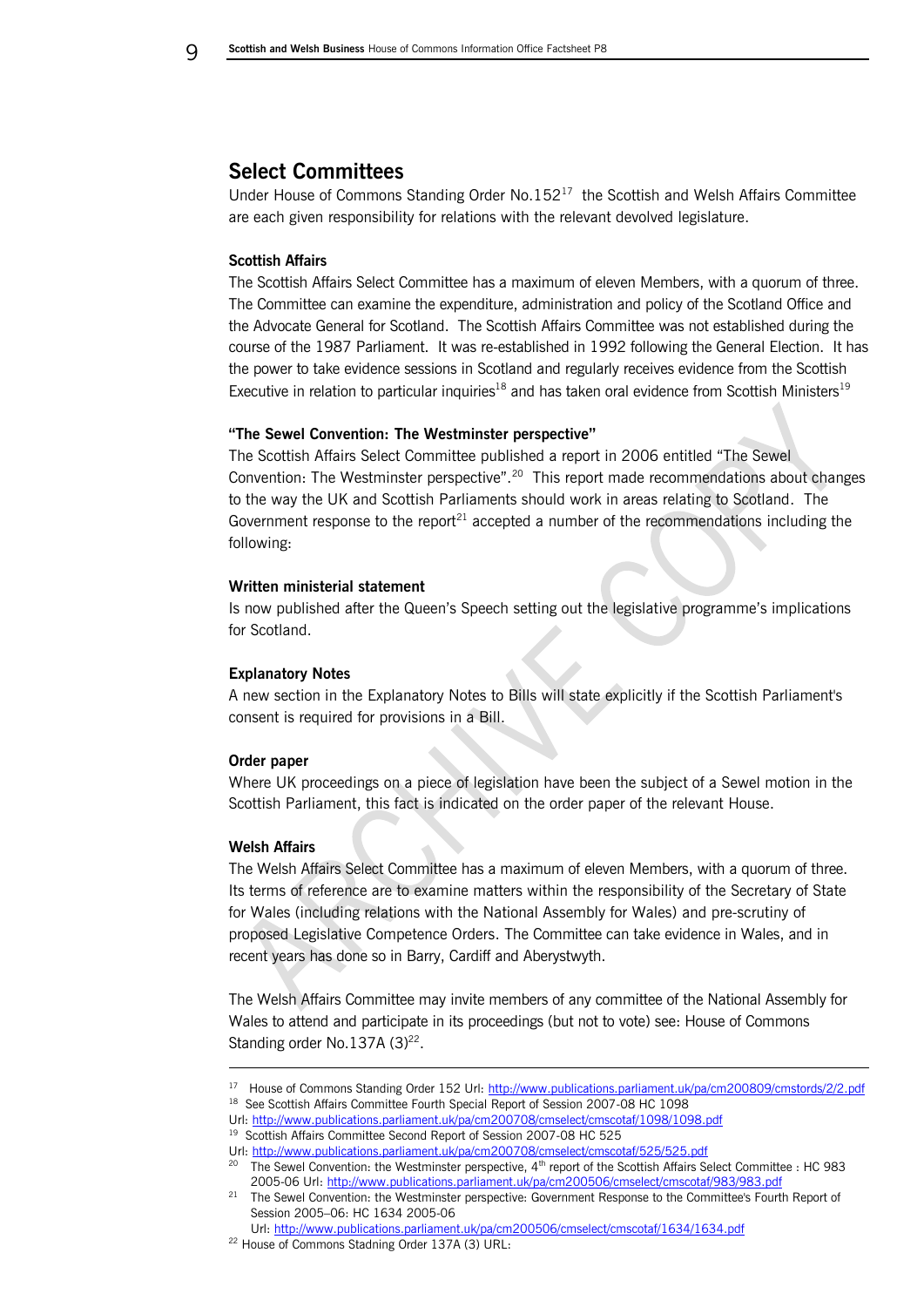The evidence session gathering process during which witnesses, including Welsh Affairs Committee Government and UK Ministers can be questioned regarding the detail and scope of a proposed order and the Committees' reports are published as House of Commons papers by the Stationery Office, as are other select Committee reports (see Factsheet P2). Like the other Select Committees both the Welsh Affairs<sup>23</sup> and Scottish Affairs<sup>24</sup> Committees have pages on the Parliament website. These list the Membership, meetings and reports of the Committees.

### **House of Lords Constitution Committee<sup>25</sup>**

On the 18 April 2007 the House of Lords Constitution Committee agreed (initially for a 12 month trial period) to perform pre-legislative scrutiny on proposed Legislative Competence Orders under section 95 of the Government of Wales Act 2006 ("the 2006 Act"), to complement the scrutiny role of the House of Commons Welsh Affairs Committee.

This followed the committees own report on the Government of Wales Bill published during the Bill's passage through Parliament, in which it suggested that pre-legislative scrutiny in the House of Lords should be carried out by either the Delegated Powers and Regulatory Reform Committee or by the House of Lords Constitution Committee<sup>26</sup>.

The Committee has two functions:

• examining Public Bills for matters of constitutional significance; and

• investigating wider constitutional issues (including pre-legislative scrutiny of proposed Legislative Competence orders)

### **Membership**

-

The Committee consists of 12 Members. It draws on the constitutional expertise in the House of Lords: it currently includes a former Lord Chief Justice, two former Attorneys General, a former Leader of the House of Lords, three former ministers, academics and those with business and commercial expertise. More information on the work of the House of Lords Constitution Committee can be found in the House of Lords briefing 'The Constitution committee'<sup>27</sup>

# **Grand Committees**

Members of the Scottish and Welsh constituencies are automatically members of their respective grand committees. **Meetings of these grand committees have become less frequent, and the range of business undertaken more limited, since the devolution of powers and responsibilities to the Scottish Parliament and the National Assembly for Wales**.

<http://www.publications.parliament.uk/pa/cm200809/cmstords/2/2.pdf>

<http://www.publications.parliament.uk/pa/ld200708/ldselect/ldconst/17/17.pdf>

<sup>26</sup> See House of Lords Constitution Committee, 8th Report (2005-06): Government of Wales Bill (HL Paper 142), paragraphs 23-24. Url:<http://www.publications.parliament.uk/pa/ld200506/ldselect/ldconst/142/142.pdf>

<sup>&</sup>lt;sup>23</sup> Welsh Affairs Committee homepage URL:

[http://www.parliament.uk/parliamentary\\_committees/welsh\\_affairs\\_committee.cfm](http://www.parliament.uk/parliamentary_committees/welsh_affairs_committee.cfm) <sup>24</sup> Scottish Affairs Committee homepage URL:

[http://www.parliament.uk/parliamentary\\_committees/scottish\\_affairs\\_committee.cfm](http://www.parliament.uk/parliamentary_committees/scottish_affairs_committee.cfm)

<sup>&</sup>lt;sup>25</sup> Taken from The House of Lords Select Committee on the Constitution 2<sup>nd</sup> report of Session 2007-08 'Scrutiny of welsh Competence Orders' report HL paper 17 Url:

<sup>&</sup>lt;sup>27</sup> House of Lords Brefing The Constitution Committee

Url[: http://www.parliament.uk/documents/upload/HofLBpConstitution.pdf](http://www.parliament.uk/documents/upload/HofLBpConstitution.pdf)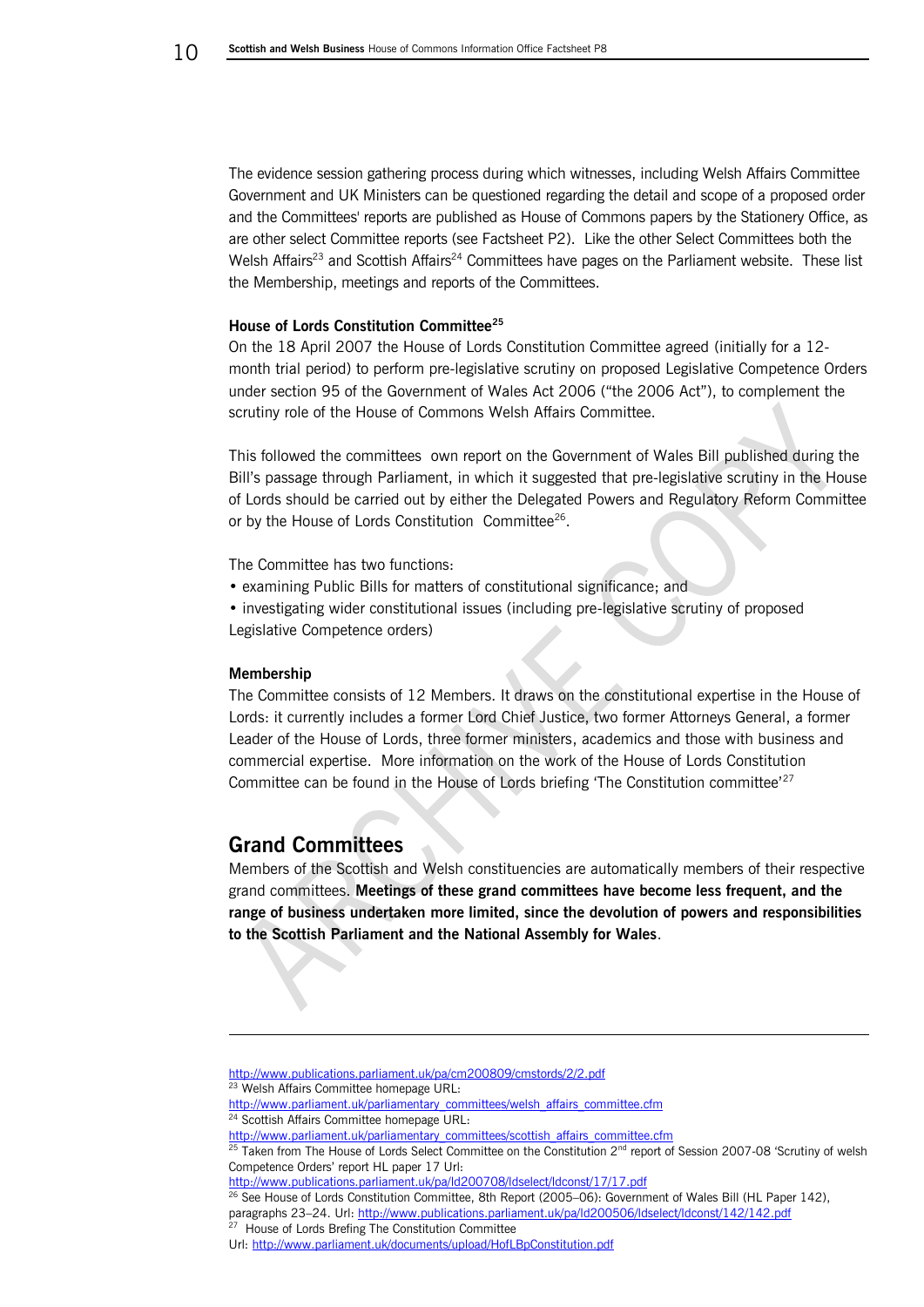The main types of business provided for by the two Committees are listed below: Oral Questions Ministerial Statements Motions on Statutory Instruments Adjournment or General debates Adjournment debates at the end of the day's business allocated by ballot.

In the Scottish Grand Committee oral questions are taken at the beginning of the sitting and last for 45 minutes. Questions are tabled at the Table Office in the House of Commons (see also **Factsheet**  P1). Only members of the Committee can table such questions, and should reach the Table Office five days (excluding Fridays and weekends) before the date for answer. The Member asking the question must specify that it is to be put to the relevant Grand Committee.

Government ministers, including the Prime Minister and Ministers in the House of Lords, can make statements to the Grand Committee. In the Scottish Grand Committee, if the statement is related to Government policy concerning Scotland, or in response to an event in Scotland, then the Chairman has discretion as to the length of proceedings, otherwise it will be for forty-five minutes. Such statements may be made at the commencement of the sitting, or after questions (if a day on which questions are asked) or after the short debate if on such a day.

The Scottish Grand Committee may also consider statutory instruments (see **Factsheet** L7) for up to an hour and a half, on the motion that the SI be revoked, annulled, not made, or approved, to take note or that an Order in Council be not submitted to Her Majesty in Council

Short debates lasting up to thirty minutes can be raised by members of the Committees at ten days notice, and must relate to either Scottish or Welsh matters. These debates will begin at the commencement of the sitting, or if this is also a question day, after questions. During a short debate, the Member who raised the subject and the replying Minister may speak for 5 minutes: other Members of the Committee for 3 minutes. The Chairman has the power to order Members to resume their seats if the time limits are exceeded

Each Committee can debate matters relating exclusively to its country. The SGC can debate such matters on eight days, four of which are chosen by the Government, two by the leader of the largest opposition party in Scotland, and two at the disposal of the next largest opposition party in Scotland.

A Bill can be referred to the Grand Committee prior to its second reading, the motion to do so being made by a minister with at least ten sitting days notice. The Committee will consider the bill 'in relation to its principle', and if approved the House of Commons will formally give the bill its second reading. In the Scottish Grand Committee, such bills have to be certified by the Speaker as relating exclusively to Scotland. The Committee can then debate the bill for up to two and a half hours (in total) on one or more days. The Committee may also consider the bill at a later date for up to a further one and a half hours after its report stage, which in effect constitutes its third reading, although the Commons will again give a formal third reading to the bill.

# <span id="page-10-0"></span>**Scottish Grand Committee**

A Scottish Committee can be dated from an experiment of 1894, and the Scottish Grand Committee was established in its present form in 1957: it consists of all 59 Members representing Scottish Constituencies, with a quorum of ten (three during the half hour adiournment debate).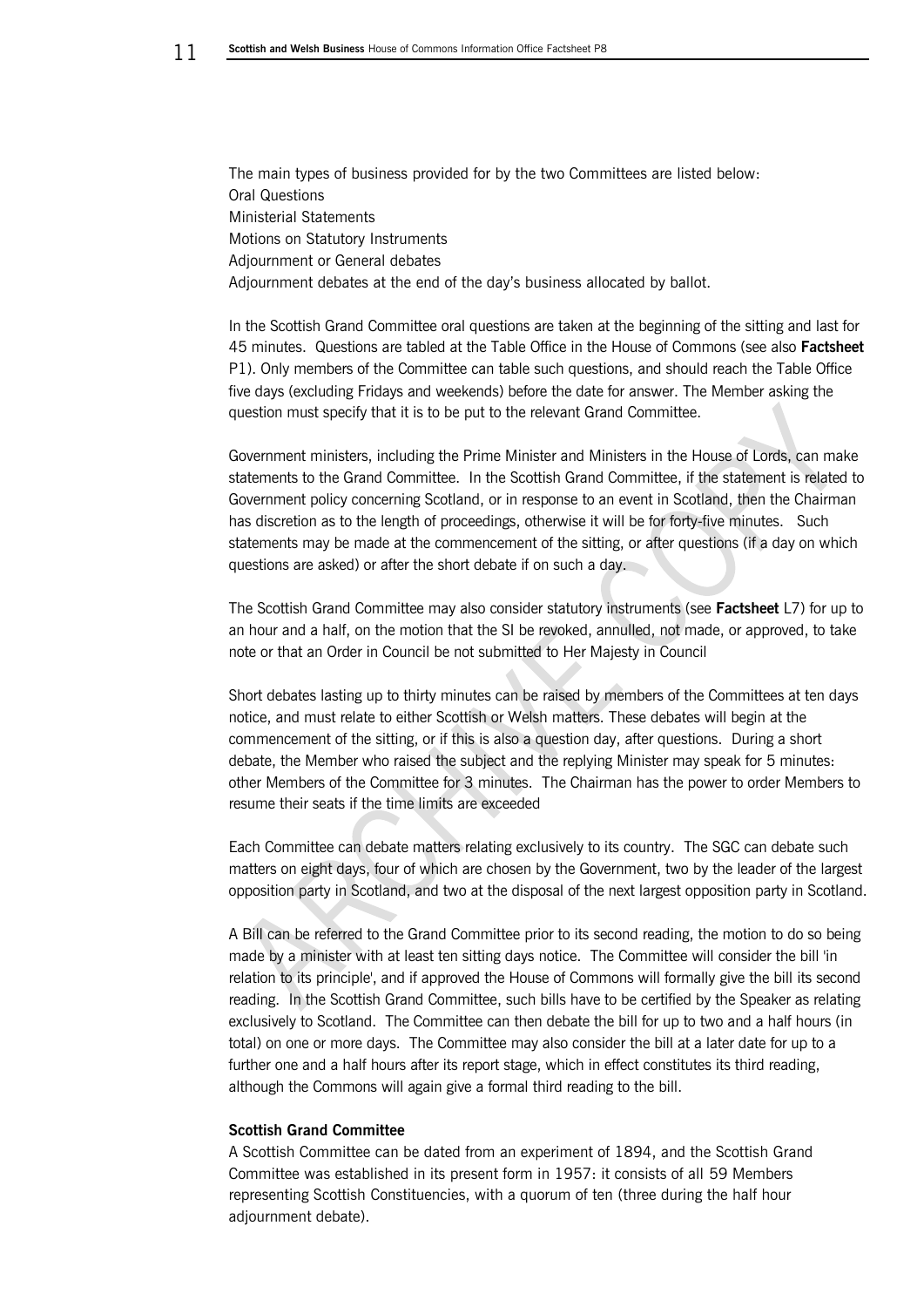The Scottish Grand Committee may sit anywhere in Scotland as well as Westminster. It first did so at a sitting in Edinburgh on 15 February 1982, when it considered youth unemployment and training.

Traditionally it considered the principles of Scottish Bills which were referred to it at second reading. However, UK Parliament Bills relating only to Scotland are rare since the establishment of the Scottish Parliament and there have been no meetings of the Committee in the last few years.

### <span id="page-11-0"></span>**Welsh Grand Committee**

The Welsh Grand Committee was first appointed in the 1959-60 session and consists of all Members representing Welsh constituencies, together with not more than 5 other Members nominated by the Committee of Selection, with a quorum of 7 including the Chairman.

The Welsh Grand Committee may also sit outside of Westminster. It first did so on 8 March 1993 when it debated the governance of Wales.

Oral questions are also taken in the Welsh Grand Committee. In the Welsh Grand Committee they are taken at the beginning of a sitting but last for thirty minutes. The procedure for tabling questions is the same as for the Scottish Grand Committee.

Ministerial statements may be made. The one difference from the Scottish Grand Committee is that the Chairman has discretion as to the length of proceedings on a statement regardless of whether it is on a matter or event relating to Wales.

Bills may be referred to the Welsh Grand Committee but there is no provision restricting this to Bills certified by the Speaker as relating exclusively to Wales. Also, the time allowed for debate is that set in the Commons motion referring the Bill to the Welsh Grand Committee. **Statutory Instruments are not considered by the Welsh Grand Committee they are considered by Delegated Legislation Committees and Lords Grand Committee.**

Matters specific to Wales can be referred to the Grand Committee, but the number of days for this is not specified in the standing orders.

# <span id="page-11-1"></span>**Information on the Grand Committees**

Committee details on the Scottish and Welsh Grand Committees can be found under 'General Committees' formally Standing Committees page on the Parliament Website<sup>28</sup>. This lists the Membership of the Committees and reports of any proceedings in the current session with links to previous sessions. Notice of forthcoming Grand Committee meetings is also given in the Weekly Information Bulletin publication produced by the House of Commons Information Office<sup>29</sup>.

# <span id="page-11-2"></span>**Scottish Public Bill Committees**

There are two such committees which debate bills certified by the Speaker as relating exclusively to Scotland. There is no such committee for Wales. The First Scottish Public Bill Committee, established in 1948, usually considers the committee stage of Government Bills. The Second

-

<sup>&</sup>lt;sup>28</sup> General Committee pages on the Parliament website URL:

<http://www.publications.parliament.uk/pa/cm200809/cmgeneral/cmgeneral.htm>

<sup>&</sup>lt;sup>29</sup> Weekly Informaton Bulletin URL: <http://www.publications.parliament.uk/pa/cm/cmwib.htm>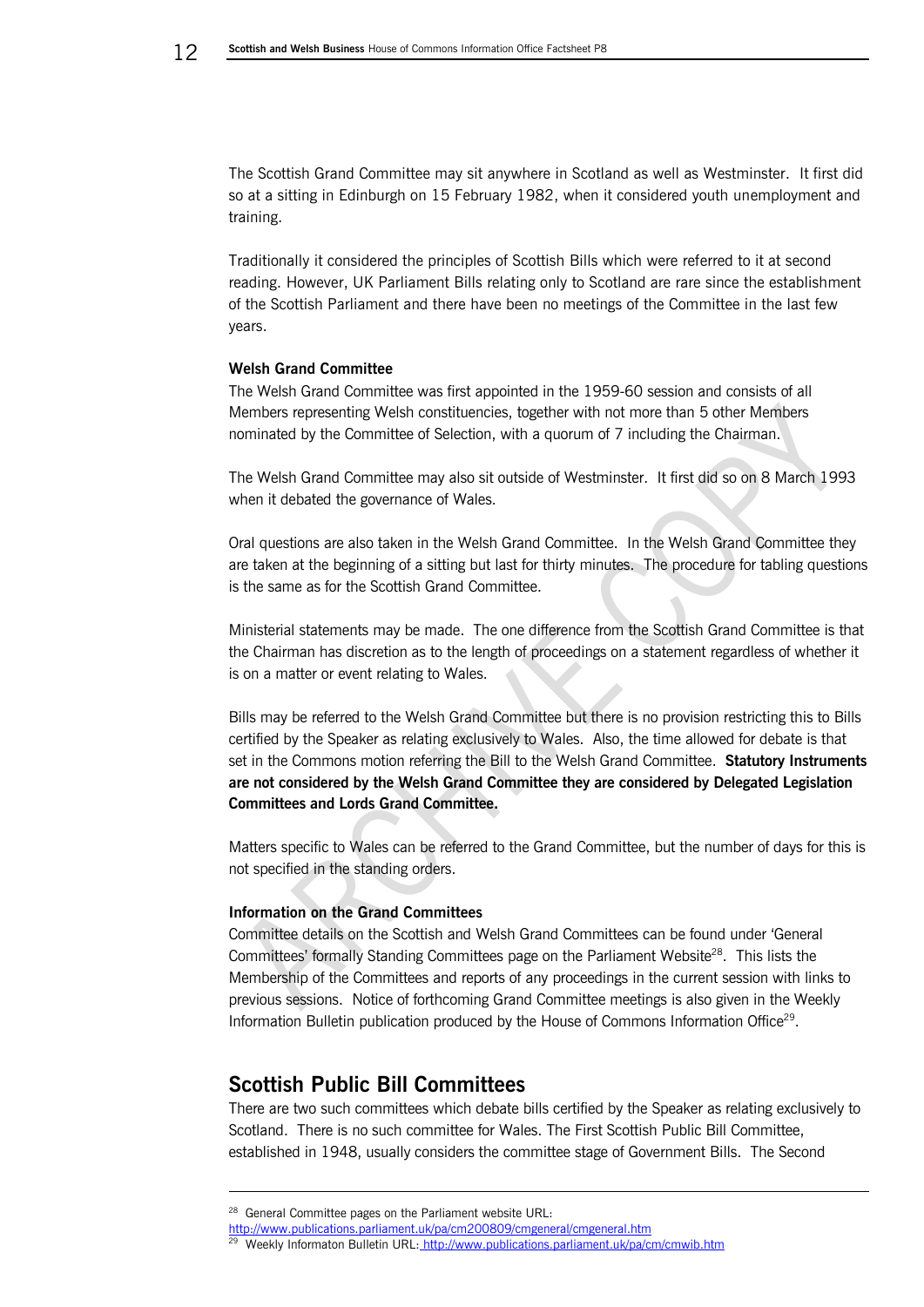Scottish Public Bill Committee, established in the 1962-63 Session, considers the committee stage of Private Members' Bills.

Each committee is comprised of not fewer than 16 Members: the quorum is 17 or one third of the total membership, excluding the Chairman, whichever is the less. There must be at least 16 Members from Scottish constituencies.

<span id="page-12-0"></span>Both committees last sat in the 1998-99 session when the first committee debated the *Scottish Enterprise Bill* and the second debated the *Mental Health (Amendment) (Scotland) Bill*.

# **Devolution the future**

### **Scottish/Welsh Grand Committees**

Devolution has led to the House of Commons reconsidering its own response to Scottish and Welsh business. The Procedure Select Committee has examined the procedural consequences of devolution, and in their fourth report of 1998-99<sup>30</sup> stated:

The Grand Committees will be found unnecessary because the debates formerly held in them will come to Westminster Hall or the House itself. If suspension of the Grand Committees meant that debates on matters relating to Scotland, Wales or Northern Ireland were not held we would think again, but, in principle…it is undesirable to have Members with "a different role, different responsibilities, and different rights in this Parliament". We consider that retention of the Grand Committees would give different Members different rights, and that this is undesirable.

However, in response to this, the Rt Hon Margaret Beckett MP, Leader of the House, stated that:

The Procedure Committee recommended that the operation of the Grand Committees be suspended during the experiment with sittings in Westminster Hall. We have always accepted that some adjustment to the procedures of those Committees would be necessary, but I am reluctant at this early stage to dispense with what is still a useful procedure.

There will continue to be important Welsh and Scottish matters that need to be debated in the House. Whether they are debated on the Floor, in Westminster Hall or in a Grand Committee can depend on circumstances. I do not want to close off one option so soon and particularly before we have seen how the Westminster Hall experiment works. That experiment is designed to provide time for additional debates on subjects that are not usually covered elsewhere. If part of that time is taken up with debates that would otherwise be held in the Grand Committees, the scope for such additional debates will be restricted from the outset.

A subsequent answer to a parliamentary question from Mrs Margaret Ewing MP gave further indications of the government's thinking:

**Mrs. Ewing:** To ask the President of the Council what proposals she has for the Scottish Grand Committee to meet in Scotland.

-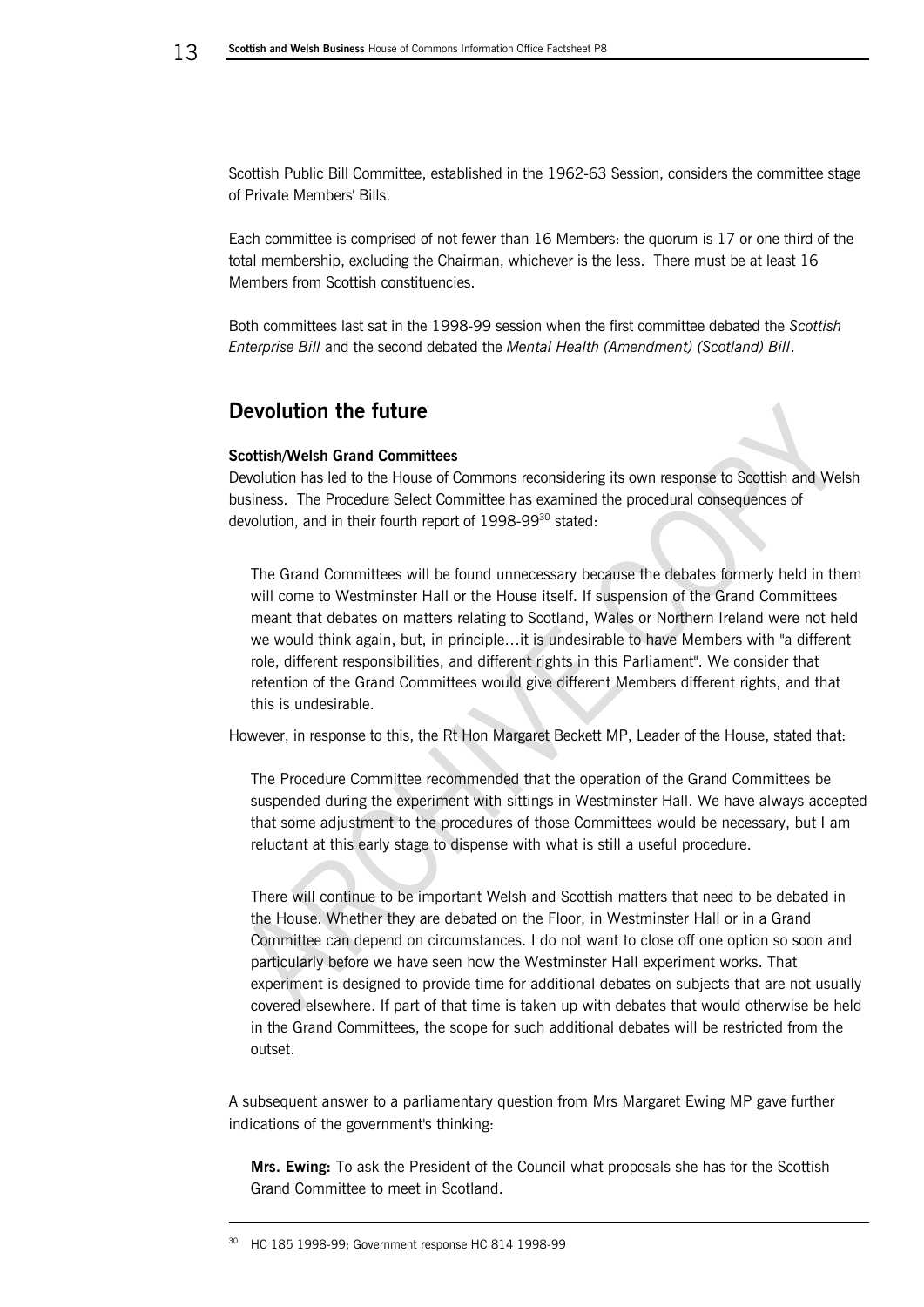**Mrs. Beckett:** No decisions have been taken about possible sittings of the Grand Committees next session. The Grand Committee is a useful mechanism for Scottish MPs to highlight UKwide policies which have an impact in Scotland …Decisions on future meetings will be taken in the light of this. (HC Deb 5 November 1999 c356W)

### **Welsh Legislative Competence Orders (LCOs)**

The House of Lords Select Committee on Constitution in its  $2^{nd}$  report of Session 2007-08 entitled 'Scrutiny of Welsh Legislative Competence orders<sup>'31</sup> published 4<sup>th</sup> Dec 2007 looked at the possible Next Steps in Devolution. It stated:

The rather complex provisions for making LCOs and Measures set out in Part 3 of the 2006 Act are interim arrangements pending the coming into force of Part 4 of the Act. This will permit the National Assembly to make "Acts of the Assembly" on any subject within its legislative competence. Part 4 may only be brought into force after a referendum in which the majority of the voters support the National Assembly acquiring such law-making powers.

On 23 October 2007, Sir Emyr Jones Parry was appointed by the Welsh Assembly Government to chair the All-Wales Convention<sup>32</sup> to promote the case for moving to the next stage of devolution.

In 2008 the Welsh Affairs Committee published a report on the Review by the Secretary of State of the procedure for Legislative Competence Orders (LCOs) in Council<sup>33</sup>

It concluded:

-

We believe that the best way of ensuring effective and thorough pre-legislative scrutiny of LCOs is for their automatic referral to the Welsh Affairs Committee, along with the other improvements identified in this paper. We are convinced that this would enable the process to work more effectively. We recommend that the current system of scrutiny by the Welsh Affairs Committee on behalf of the House of Commons be confirmed as standard practice, with the procedural modifications we have proposed.

We also recommend that the Secretary of State undertakes to review the situation again in a year's time. In this important scrutiny role, we look forward to working constructively with the Wales Office, the Welsh Assembly Government and the National Assembly for Wales.

<sup>31</sup> Scrutiny of Welsh Legislative Competence orders published 4<sup>th</sup> Dec 2007

Url[: http://www.publications.parliament.uk/pa/ld200708/ldselect/ldconst/17/17.pdf](http://www.publications.parliament.uk/pa/ld200708/ldselect/ldconst/17/17.pdf)

<sup>32</sup> All-Wales Convention website Url:<http://allwalesconvention.org/?lang=en>

<sup>&</sup>lt;sup>33</sup> 2nd Report of the Welsh Affairs Committee, Legislative Competence Orders in Council (HC 175, Session 2006-07), para 18 URL:<http://www.publications.parliament.uk/pa/cm200607/cmselect/cmwelaf/291/291.pdf>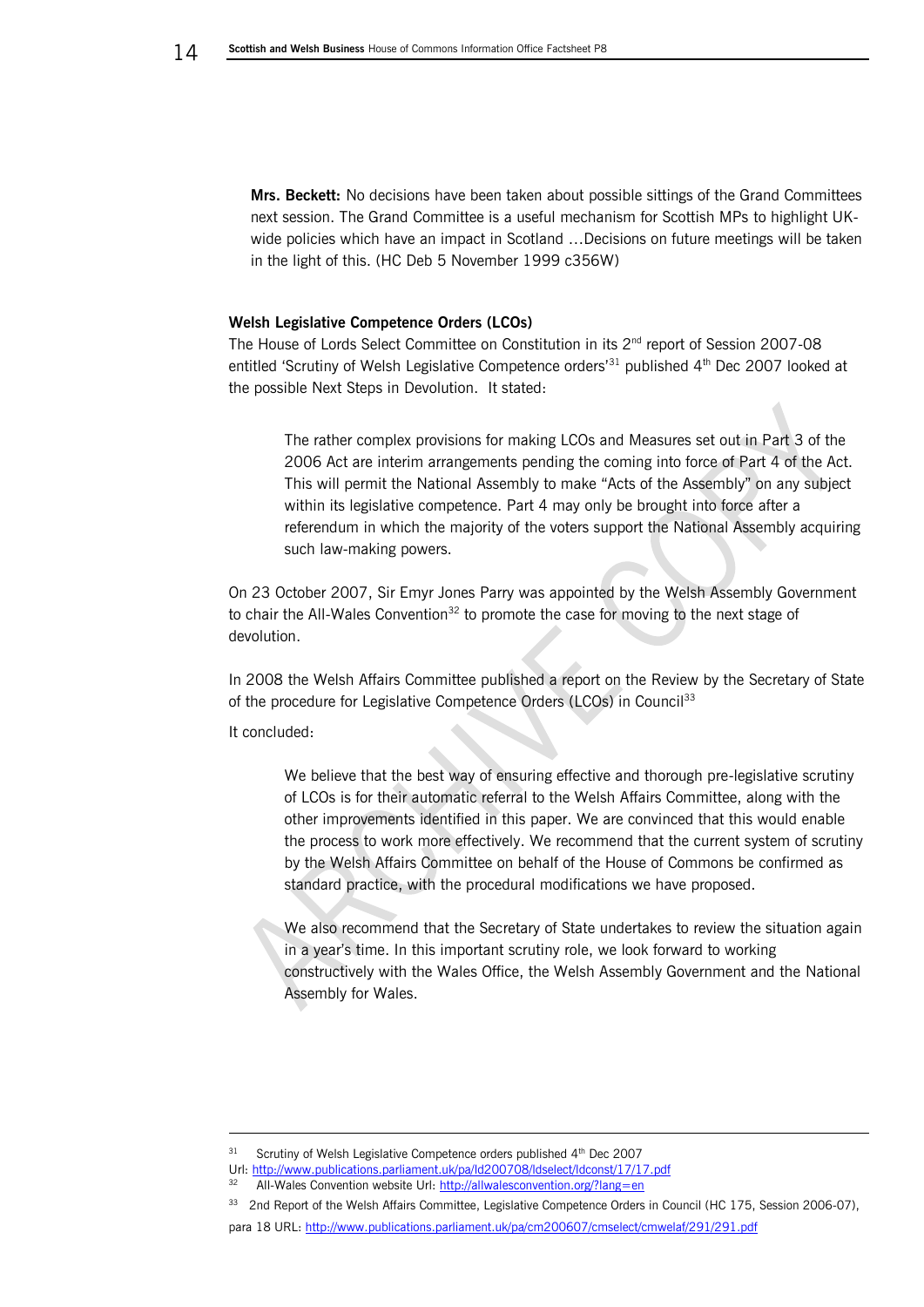#### **Devolution: A Decade On**

On 12 May 2009 the House of Commons Justice Committee produced a report 'Devolution: A Decade On<sup>'34</sup> and the Government published its response in July 2009<sup>35</sup>

In its report the Justice Committee concluded on the Legislative Process for Scotland and Wales by stating:

### **Scotland**

We welcome the procedures and mechanisms which have been put in place by the Scottish Parliament for the effective scrutiny of Legislative Consent Motions, and the effective system of communication with the Westminster Parliament, which appears to be working satisfactorily.

We recommend that the UK and Scottish Governments set out and publicise their agreed understanding of the principles which should govern the use of Legislative Consent Motions.

#### **Government response**

The UK Government remains committed to the principles of the Sewel Convention: that the UK Parliament should respect the responsibilities and remit of the Scottish Parliament and seek consent to matters that are within devolved competence, or that would alter powers of Scottish Parliament itself or Scottish Ministers. Since 1999 over 100 Legislative Consent Motions have been successfully tabled. This cooperative approach to legislation has enabled the introduction of cross-UK legislation in relation to Climate Change, Child Poverty and Marine management in the last year alone.

The Government's introduction and adherence to the Sewel Convention since the creation of the Scottish Parliament is one of the best examples of the effective cooperation between the Devolved Administration in Scotland and the UK Government.

Devolution Guidance Note  $10^{36}$  – one of a series of notes providing guidance to officials and available to the public – sets out the criteria for applying the Sewel Convention. The Government believes this provides a clear overview of the process and suggested contact points: this information is provided to all UK Government Bill teams and has ensured full adherence to the Convention during the past 10 years.

### **Wales**

-

We recognise that the process of enhancing the legislative competence of the National Assembly for Wales with the consent of Whitehall and Westminster is seen by some commentators as complex. It is a new process, and there were some initial fears that it would be difficult to achieve an efficient and streamlined process of scrutinizing and enacting Legislative Competence Orders.

<sup>&</sup>lt;sup>34</sup> House of Commons Justice Committee 5<sup>th</sup> Report Session 2008-09 HC 529-I-11 entitled 'Devolution: A Decade On" URL:<http://www.publications.parliament.uk/pa/cm200809/cmselect/cmjust/529/529i.pdf>

URL: <http://www.publications.parliament.uk/pa/cm200809/cmselect/cmjust/529/529ii.pdf> <sup>35</sup> Government response to Devolution: A Decade on Cm7687 2008-09 July 2009

URL:<http://www.official-documents.gov.uk/document/cm76/7687/7687.pdf>

<sup>&</sup>lt;sup>36</sup> Cabinet Office Devolution Guidnace Note 10 'Devolution Primary Legislation affecting Scotland' Url: <http://www.justice.gov.uk/guidance/docs/dgn10.pdf>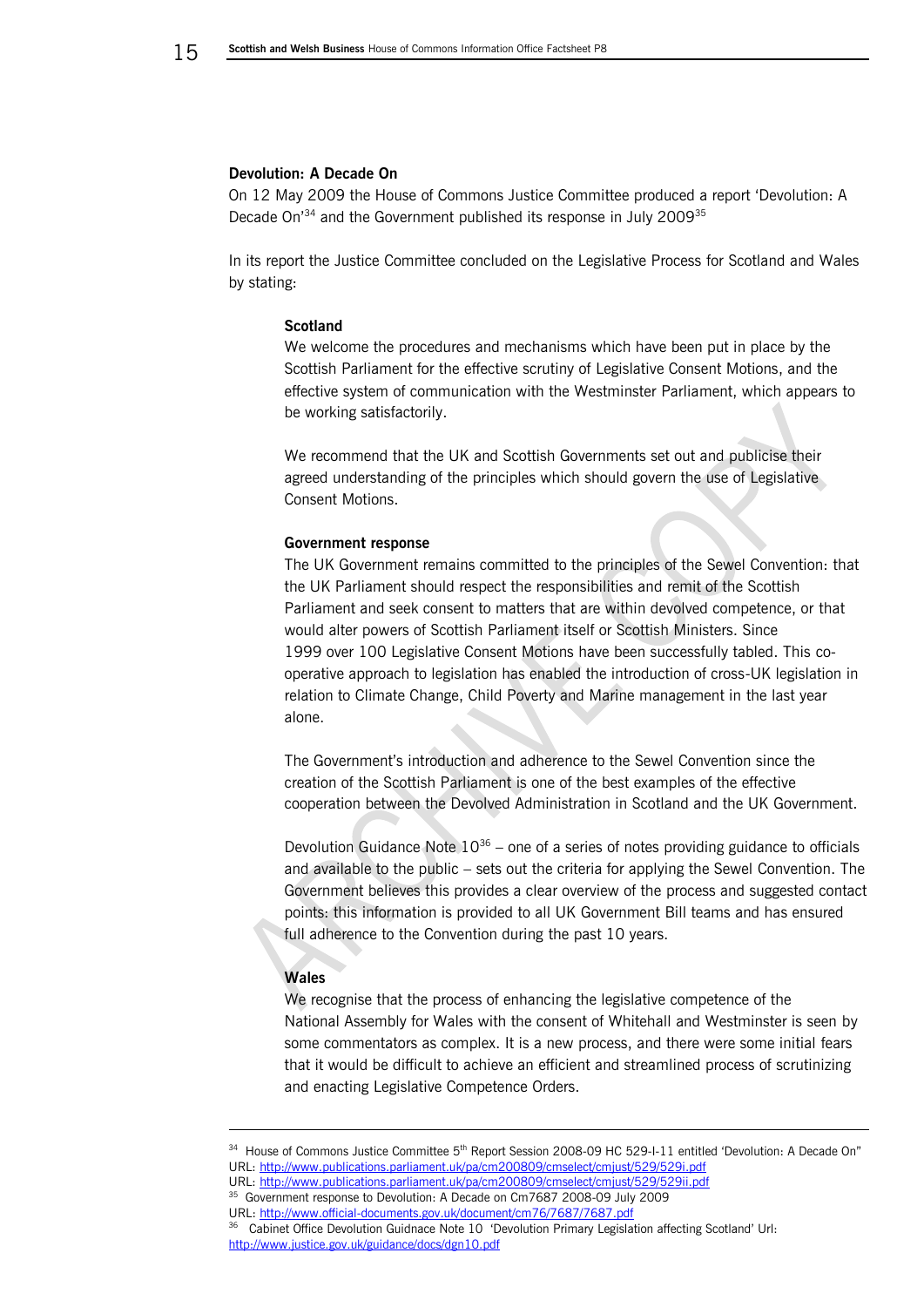We agree that there is a legitimate role for Westminster in scrutinizing draft Legislative Consent Orders to check whether they are in order, what their scope is, whether the drafting is clear and precise and whether the legislative competence can or should be devolved under the terms of the Act.

However, the process in Whitehall is less clear and we are also concerned about the lack of transparency of the role of the Secretary of State in determining whether or not he would lay a draft Order before both Houses of Parliament. We recommend that the Secretary of State produce a protocol outlining the principles that would inform such a decision, and the maximum timescales within which a decision should be made.

We recognise that accessibility of the law relating to Wales is important for the development of healthy democracy. We encourage the Government to facilitate the work of the Welsh Assembly Government in seeking to achieve this objective.

#### **Government response**

The Government welcomes the Committee's recognition of the role played by Westminster in scrutinising Legislative Consent Orders. The system the Government has put in place, through the Government of Wales Act 2006, enables the Welsh Assembly Government to request that powers be devolved through Orders in Council. The National Assembly has already acquired legislative competence in a number of areas, through three Orders and framework powers in seven Acts, and yet more are in train.

We believe that the Government of Wales Act 2006 makes sufficiently clear the role of the Secretary of State in laying draft Orders before Parliament.

We continue to work with the Welsh Assembly Government on the accessibility of law relating to Wales. The Office of Public Sector Information (OPSI) lists on its website both Welsh Measures and Secondary legislation and delegated legislation made under the Government of Wales Act 2006. The National Assembly for Wales and the Welsh Assembly Government also maintain comprehensive websites, with information readily available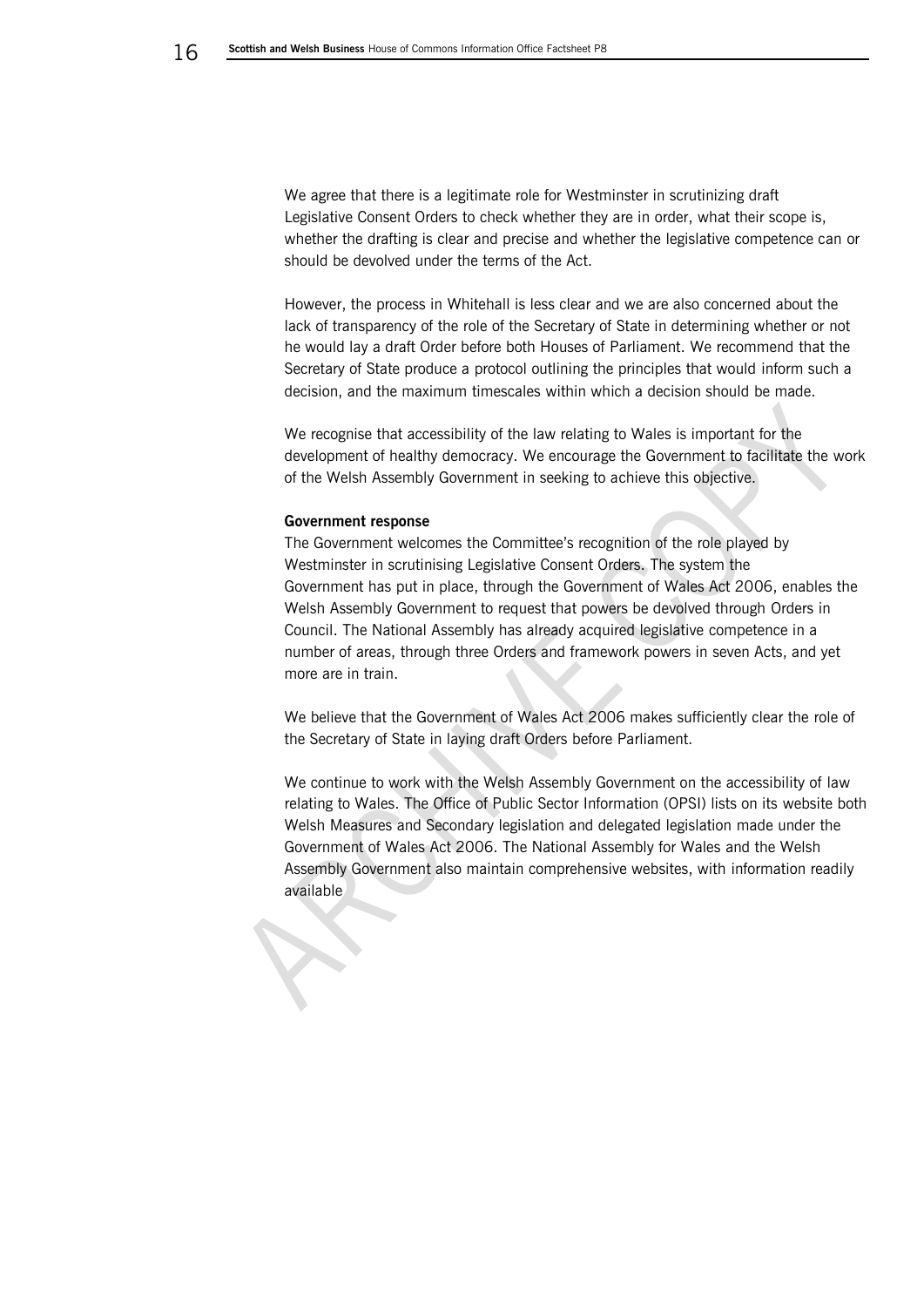# <span id="page-16-0"></span>**Contact information**

House of Commons Information Office House of Commons London SW1A 2TT Phone 020 7219 4272 Fax 020 7219 5839 hcinfo@parliament.uk www.parliament.uk

House of Lords Information Office House of Lords London SW1A 0PW Phone 020 7219 3107 Fax 020 7219 0620 hlinfo@parliament.uk

Education Service Houses of Parliament London SW1A 2TT Enquiry line 020 7219 4496 Fax 020 7219 0818 education@parliament.uk

Parliamentary Archives Houses of Parliament London SW1A 0PW Phone: 020 7219 3074 Fax: 020 7219 2570 archives@parliament.uk

Scottish Parliament Enquiry Unit The Scottish Parliament Edinburgh EH99 1SP Phone 0845 278 1999 http://www.scottish.parliament.uk sp.info@scottish.parliament.uk

National Assembly for Wales Cardiff Bay **Cardiff** CF99 1NA Phone: 0845 010 5500 http://www.assemblywales.org/index.htm assembly.info@wales.gsi.gov.uk

Parliamentary Bookshop 12 Bridge Street Parliament Square London SW1A 2JX Phone 020 7219 3890 Fax 020 7219 3866 bookshop@parliament.uk